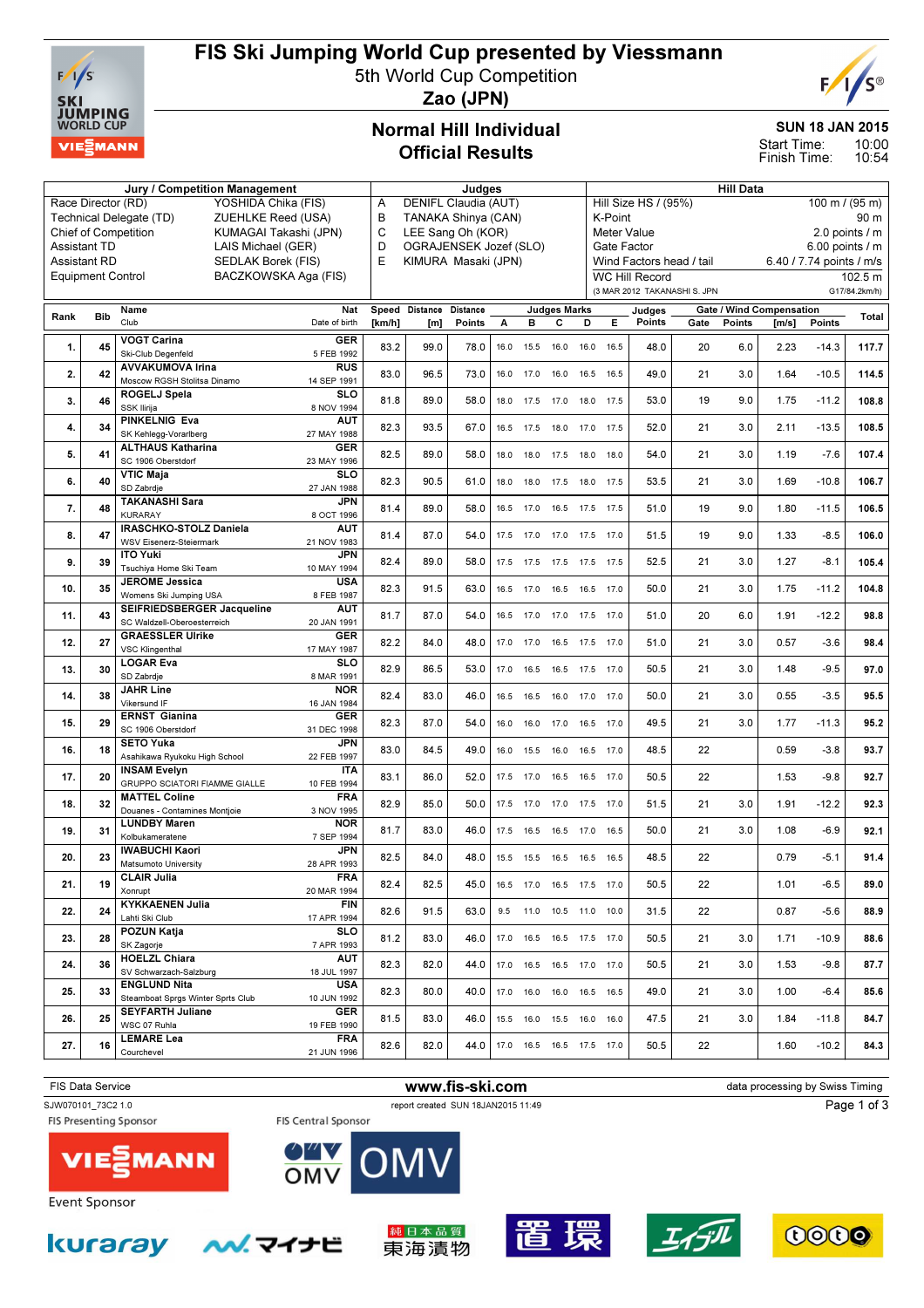

kuraray

## FIS Ski Jumping World Cup presented by Viessmann

5th World Cup Competition



Zao (JPN)

#### Normal Hill Individual Official Results

SUN 18 JAN 2015 10:00

10:54 Start Time: Finish Time:

|      |                        | Name                                 | Nat              |        | Speed Distance Distance |        |      |                | <b>Judges Marks</b> |           |      | Judges | Gate / Wind Compensation |        |       |         |       |
|------|------------------------|--------------------------------------|------------------|--------|-------------------------|--------|------|----------------|---------------------|-----------|------|--------|--------------------------|--------|-------|---------|-------|
| Rank | <b>Bib</b>             | Club                                 | Date of birth    | [km/h] | [m]                     | Points | A    | в              | C                   | D         | Е    | Points | Gate                     | Points | [m/s] | Points  | Total |
|      |                        | <b>TIKHONOVA Sofya</b>               | <b>RUS</b>       |        |                         |        |      |                |                     |           |      |        |                          |        |       |         |       |
| 28.  | 37                     | Saint-Petersburg KOR1 Dinamo         | 16 NOV 1998      | 82.3   | 78.0                    | 36.0   | 16.0 | 15.5           | 16.0                | 17.0      | 16.0 | 48.0   | 21                       | 3.0    | 0.48  | $-3.1$  | 83.9  |
|      |                        | YAMADA Yurina                        | <b>JPN</b>       |        |                         |        |      |                |                     |           |      |        |                          |        |       |         |       |
| 29.  | 14                     | Hakuba High School                   | 12 JUL 1996      | 82.1   | 79.5                    | 39.0   | 17.0 | 16.5           | 16.0                | 17.0      | 16.5 | 50.0   | 22                       |        | 0.81  | $-5.2$  | 83.8  |
|      |                        | <b>BOGATAJ Ursa</b>                  | <b>SLO</b>       |        |                         |        |      |                |                     |           |      |        |                          |        |       |         |       |
| 30.  | 26                     | SSK Costella iliriia                 | 7 MAR 1995       | 82.2   | 80.5                    | 41.0   |      | 15.0 15.5      | 16.0                | 17.0      | 16.0 | 47.5   | 21                       | 3.0    | 1.31  | $-8.4$  | 83.1  |
|      |                        | <b>WATASE Avumi</b>                  | <b>JPN</b>       |        |                         |        |      |                |                     |           |      |        |                          |        |       |         |       |
| 30.  | 2                      | Sports Club Sapporo Skid             | 18 JUL 1984      | 82.6   | 81.5                    | 43.0   |      | 17.0 16.5      | 16.0 17.0 16.5      |           |      | 50.0   | 22                       |        | 1.54  | $-9.9$  | 83.1  |
|      |                        | <b>SHIGENO Misaki</b>                | <b>JPN</b>       |        |                         |        |      |                |                     |           |      |        |                          |        |       |         |       |
| 32.  | 15                     | CHINTAI Ski Club Supported by RISE   | 5 NOV 1986       | 82.3   | 81.5                    | 43.0   | 17.5 | 16.5           | 17.0                | 17.0      | 17.0 | 51.0   | 22                       |        | 1.73  | $-11.1$ | 82.9  |
|      |                        | <b>RUNGGALDIER Elena</b>             | <b>ITA</b>       |        |                         |        |      |                |                     |           |      |        |                          |        |       |         |       |
| 33.  | 21                     | <b>GRUPPO SCIATORI FIAMME GIALLE</b> | 10 JUL 1990      | 82.6   | 82.5                    | 45.0   |      | 16.5 16.5      | 16.5                | 16.5      | 16.0 | 49.5   | 22                       |        | 1.87  | $-12.0$ | 82.5  |
|      |                        | <b>HENDRICKSON Sarah</b>             | <b>USA</b>       |        |                         |        |      |                |                     |           |      |        |                          |        |       |         |       |
| 34.  | 44                     | Womens Ski Jumping USA               | 1 AUG 1994       | 80.8   | 76.5                    | 33.0   |      | 16.5 16.5      | 16.0                | 16.5      | 16.0 | 49.0   | 20                       | 6.0    | 0.95  | $-6.1$  | 81.9  |
|      |                        | <b>IAKOVLEVA Marija</b>              | $R\overline{US}$ |        |                         |        |      |                |                     |           |      |        |                          |        |       |         |       |
| 35.  | $\overline{7}$         | Saint-Petersburg KOR1 Dinamo         | 7 JUN 1999       | 83.0   | 79.0                    | 38.0   | 16.5 | 15.5           | 16.0                | 16.5      | 16.0 | 48.5   | 22                       |        | 0.87  | $-5.6$  | 80.9  |
|      |                        | <b>KOBAYASHI Yuka</b>                | <b>JPN</b>       |        |                         |        |      |                |                     |           |      |        |                          |        |       |         |       |
| 36.  | 17                     | Waseda University                    | 16 MAY 1994      | 82.9   | 80.0                    | 40.0   | 15.5 | 16.0           | 16.0                | 16.5      | 16.0 | 48.0   | 22                       |        | 1.15  | $-7.4$  | 80.6  |
|      |                        | <b>WINDMUELLER Sabrina</b>           | SUI              |        |                         |        |      |                |                     |           |      |        |                          |        |       |         |       |
| 37.  | 6                      | SSC Toggenburg                       | 13 OCT 1987      | 83.4   | 79.0                    | 38.0   | 16.5 | 16.5           | 16.0                | 16.5      | 16.0 | 49.0   | 22                       |        | 1.09  | $-7.0$  | 80.0  |
|      |                        | <b>GERAGHTY-MOATS Tara</b>           | <b>USA</b>       |        |                         |        |      |                |                     |           |      |        |                          |        |       |         |       |
| 38.  | 10                     | Lebanon Outing Club                  | 12 APR 1993      | 82.3   | 78.0                    | 36.0   | 16.0 | 16.0           | 16.0                | 16.5      | 16.0 | 48.0   | 22                       |        | 1.07  | $-6.8$  | 77.2  |
|      |                        | <b>WUERTH Svenia</b>                 | <b>GER</b>       |        |                         |        |      |                |                     |           |      |        |                          |        |       |         |       |
| 39.  | 12                     | SV Baiersbronn                       | 20 AUG 1993      | 83.2   | 76.0                    | 32.0   | 16.0 | 16.0           | 16.0                | 16.5      | 15.5 | 48.0   | 22                       |        | 0.46  | $-2.9$  | 77.1  |
|      |                        | <b>TAKEDA Avuka</b>                  | <b>JPN</b>       |        |                         |        |      |                |                     |           |      |        |                          |        |       |         |       |
| 40.  | $\overline{3}$         | DENSO Hokkaido                       | 23 JAN 1990      | 83.0   | 79.5                    | 39.0   |      | 15.5 15.5      | 16.0                | 17.0      | 16.0 | 47.5   | 22                       |        | 1.50  | $-9.6$  | 76.9  |
|      |                        | <b>DOLEZELOVA Michaela</b>           | CZE              |        |                         |        |      |                |                     |           |      |        |                          |        |       |         |       |
| 41.  | 11                     | <b>TJ Frenstat</b>                   | 12 JUL 1994      | 83.1   | 74.5                    | 29.0   |      | 16.5 16.0      | 16.0                | 16.5      | 16.0 | 48.5   | 22                       |        | 0.25  | $-1.6$  | 75.9  |
|      |                        | <b>MATSUHASHI Aki</b>                | <b>JPN</b>       |        |                         |        |      |                |                     |           |      |        |                          |        |       |         |       |
| 42.  | $\boldsymbol{\Lambda}$ | <b>Tokai University</b>              | 6 OCT 1992       | 83.4   | 78.5                    | 37.0   |      | 15.0 15.0      | 15.0                | 16.0      | 15.5 | 45.5   | 22                       |        | 1.28  | $-8.2$  | 74.3  |
|      |                        | <b>GLADYSHEVA Anastasiya</b>         | <b>RUS</b>       |        |                         |        |      |                |                     |           |      |        |                          |        |       |         |       |
| 43.  | 13                     | SDYUSHOR START TSSP DINAMO           | 27 NOV 1987      | 82.8   | 76.5                    | 33.0   | 15.5 | 16.0           | 16.0                | 15.5      | 15.5 | 47.0   | 22                       |        | 1.00  | $-6.4$  | 73.6  |
|      |                        | OI Shihori                           | <b>JPN</b>       |        |                         |        |      |                |                     |           |      |        |                          |        |       |         |       |
| 44.  | 5                      | Sapporo Jumping Junior Sports Club   | 29 JUN 1999      | 83.0   | 75.0                    | 30.0   | 16.0 | 16.0           | 15.5                | 16.5 15.5 |      | 47.5   | 22                       |        | 1.12  | $-7.2$  | 70.3  |
|      |                        | <b>LUSSI Nina</b>                    | <b>USA</b>       |        |                         |        |      |                |                     |           |      |        |                          |        |       |         |       |
| 45.  | 9                      | New York Ski Ed Foundation           | 29 MAR 1994      | 83.0   | 74.0                    | 28.0   | 15.5 | 16.0           | 15.5                | 16.5      | 16.0 | 47.5   | 22                       |        | 0.96  | $-6.1$  | 69.4  |
|      |                        | <b>SAWAYA Natsuka</b>                | <b>JPN</b>       |        |                         |        |      |                |                     |           |      |        |                          |        |       |         |       |
| 46.  |                        | Sapporo University                   | 17 JUN 1989      | 83.1   | 71.5                    | 23.0   | 15.5 | 16.0           | 15.5                | 16.0      | 16.0 | 47.5   | 22                       |        | 0.67  | $-4.3$  | 66.2  |
|      |                        | <b>MORK Anniken</b>                  | <b>NOR</b>       |        |                         |        |      |                |                     |           |      |        |                          |        |       |         |       |
| 47.  | 8                      | Ready                                | 16 JAN 1991      | 83.5   | 71.0                    | 22.0   |      | 16.0 15.5 15.5 |                     | 16.0 15.5 |      | 47.0   | 22                       |        | 0.70  | $-4.5$  | 64.5  |
| 48.  |                        | <b>KUSTOVA Alexandra</b>             | <b>RUS</b>       |        |                         |        |      |                |                     |           |      |        |                          |        |       | $-15.6$ | 47.9  |
|      | 22                     | SK MO SHVSM ODYSHS CSP               | 26 AUG 1998      | 82.1   | 68.5                    | 17.0   |      | 15.5 15.5 15.5 |                     | 15.0      | 16.0 | 46.5   | 22                       |        | 2.44  |         |       |
|      |                        |                                      |                  |        |                         |        |      |                |                     |           |      |        |                          |        |       |         |       |

FIS Data Service **WWW.fis-ski.com www.fis-ski.com** data processing by Swiss Timing SJW070101\_73C2 1.0 report created SUN 18JAN2015 11:49 Page 2 of 3FIS Presenting Sponsor FIS Central Sponsor **MANN VIE** OMV **Event Sponsor** 

純日本品質

東海漬物

ヘメ マイナビ

環

谞

エイデル

0000